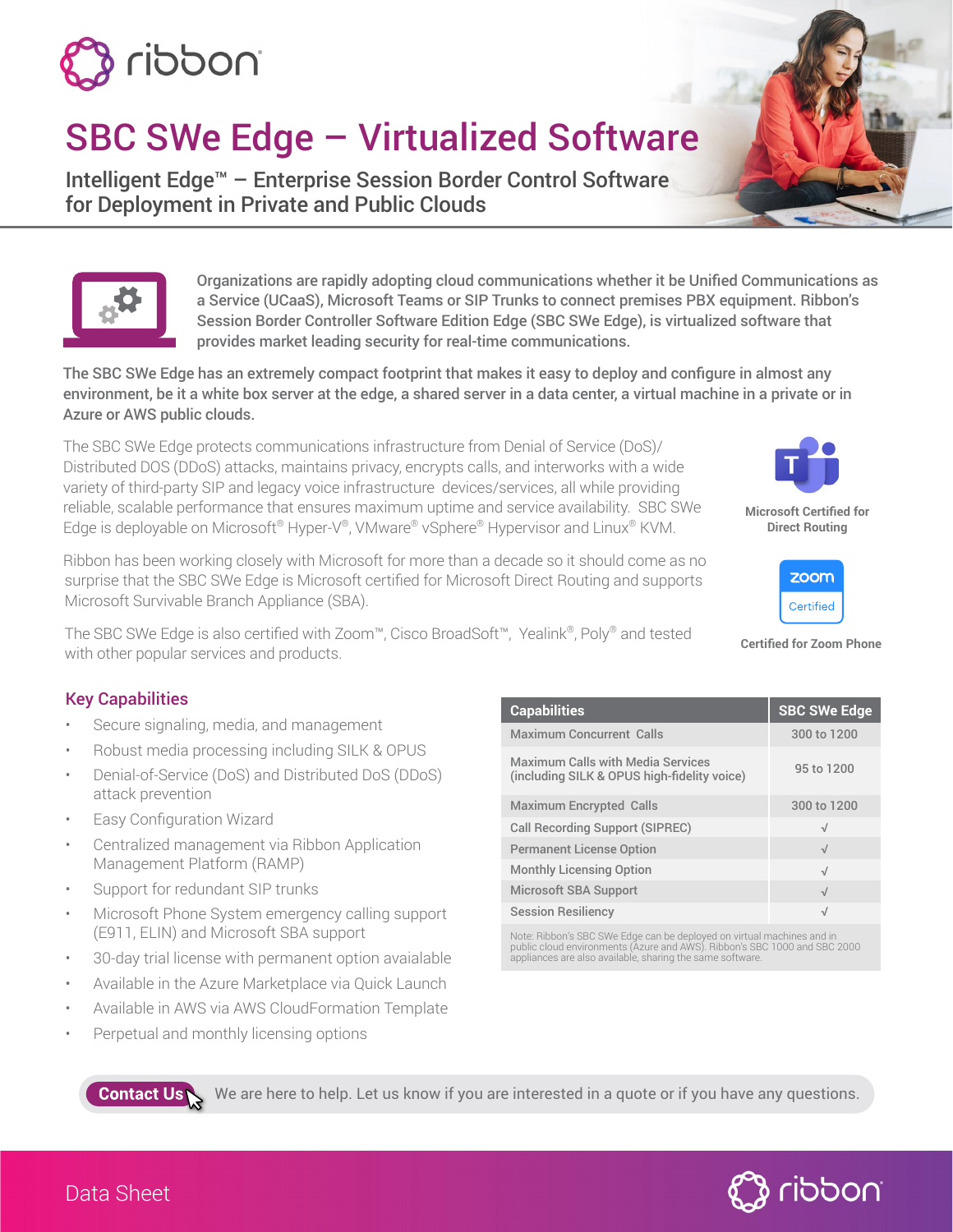#### Part of an Industry Leading Portfolio of Real-time Security Solutions - from Ribbon Communications

The SBC SWe Edge virtualized deployment represents one element of Ribbon's security portfolio. SBC SWe Edge can also be deployed in the AWS or Azure clouds. Ribbon's SBC 1000 and SBC 2000 share the same software as the SBC SWe Edge, offering an appliance-based alternative for organizations that desire a hardware-based deployment or that need analog or TDM ports for integration.

Ribbon also provides a massively scalable SBCs for cloud native deployments, SBC CNe Edge, and a proven track record of deployments in over 1,000 of the world's leading communications service providers. In fact, there is a good chance that your communications service provider is already a Ribbon customer.

#### Built-in Tools for Rapid Deployment



Ribbon has made it easy for enterprise or managed service providers to deploy an SBC SWe Edge instance. The SBC SWe Edge includes a built-in Easy Configuration Wizard that is prepopulated with sought-after PBXs, cloud UC services, and service provider configurations, making deployments as simple as point and click. It's also easy to test the solution prior to purchase, a 30-day trial license is enabled by default. Most importantly, the SBC SWe Edge has been successfully deployed tens of thousands of times to secure communications for organizations of all sizes, across the globe.

#### Centrally Managed from Ribbon Application Management Platform (RAMP)

Ribbon SBC SWe Edge is centrally managed via the Ribbon Application Managment Platform (RAMP). RAMP provides streamlined access to SBC SWe Edge management interfaces and simplified access to cross location centralized reporting. The RAMP platform manages heterogenous deployments of SBC SWe Edge and SBC CNeEdge instances in data centers or public cloud. Customers can rationalize far-flung networks, monitor performance and quickly remediate issues to improve experiences and reduce costs.





**Easy to use configuration wizard Easily spot issues across thousands of instances**















**RAMP** 

**PSTN Access**

**VoIP Firewall**

**NAT/DHCP WAN**

**Resiliency**

**Back-up Call Server**

**Call Recording Support**

**Voice Quality Monitor**

**Traffic Shaper**

The Ribbon SBC SWe Edge is fully virtualized software that provides a comprehensive solution to secure and manage communications

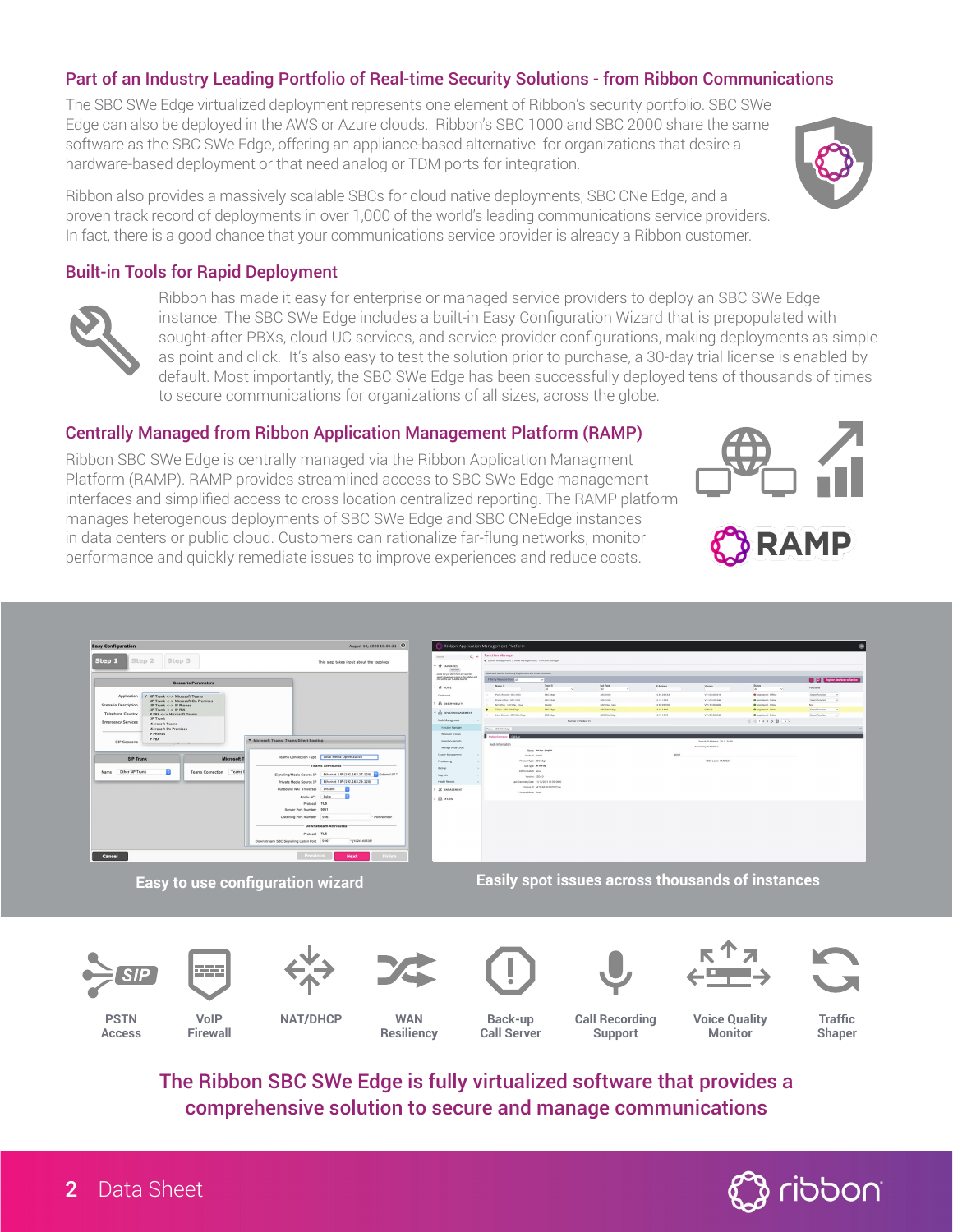## **SBC SWe Edge – Virtualized Software**

÷

| <b>Features and Capabilities</b>                                                       | <b>Specifications</b>                                                                                                                                                                                                                                                                                                                                                                                                                                                                                                                                                                                                                                                                                                                                                                                                                                                    |
|----------------------------------------------------------------------------------------|--------------------------------------------------------------------------------------------------------------------------------------------------------------------------------------------------------------------------------------------------------------------------------------------------------------------------------------------------------------------------------------------------------------------------------------------------------------------------------------------------------------------------------------------------------------------------------------------------------------------------------------------------------------------------------------------------------------------------------------------------------------------------------------------------------------------------------------------------------------------------|
| <b>Security</b>                                                                        | TLS (Transaction Layer Security) for signaling encryption - TLS 1.2 (RFC 5246)<br>Secure Real-time Transport Protocol (SRTP) & Control Protocol (SRTCP) for media and media control encryption (RFC 3711)<br>$\bullet$<br>Multiple unique X.509 public key certificates/PKCS #12 files (up to 11)<br>$\bullet$<br>Wildcard certificate support<br>Topology hiding; user privacy<br>$\bullet$<br>Prevention of Denial-of-Service (DoS) and Distributed DoS (DDoS) attacks<br>Traffic separation (VLAN interface separation)<br>$\bullet$<br>Malformed packet protection<br>$\bullet$<br><b>Access Control Lists (ACLs)</b><br><b>IPsec VPN tunnel</b><br>$\bullet$<br>NAT/NAPT and port forwarding; NAT traversal                                                                                                                                                         |
| <b>Protocol Support</b>                                                                | SIP (RFC 3261) over UDP, TCP, TLS<br>$\bullet$<br>RTP/RTCP/RTCP-XR (RFC 3550, 3551, 3611)<br>$\bullet$<br>RTP/RTCP multiplexing over single UDP port (RFC 5761)<br>$\bullet$<br>IPv4, IPv6, and IPv4/IPv6 interworking<br>DHCP server & client (RFC 2131)<br>$\bullet$<br>Network Address Translation - NAT (RFC 2663)<br>SNMPv2c, SNMPv3<br>$\bullet$<br><b>HTTPS</b><br>$\bullet$                                                                                                                                                                                                                                                                                                                                                                                                                                                                                      |
| <b>Media Services</b>                                                                  | G.711, G.722, G.722.2 (AMR-WB), G.723.1, G.726 (32 kbps), G.729A/B (8 kbps), T.38, SILK-NB/WB media encoding<br>$\bullet$<br>Video interworking<br>$\bullet$<br>Session Recording Protocol support - SIPREC (RFC 7866)<br>DTMF support: RFC 4733, inband DTMF, SIP INFO (RFC 2833)<br>$\bullet$<br>Voice Activity Detection (VAD)<br>$\bullet$<br>G.168 Echo cancellation with standard 128 ms tail length<br>$\bullet$<br>Comfort noise generation and packet loss concealment<br>$\bullet$<br>Music on hold<br>RTP inactivity monitoring (inactive call detection)<br>$\bullet$                                                                                                                                                                                                                                                                                        |
| <b>Quality of Service (QoS)</b>                                                        | <b>Bandwidth management</b><br>$\bullet$<br>Call Admission Control (CAC) to deny inappropriate calls<br>$\bullet$<br>P-time mediation for rate limiting<br><b>Per-call statistics</b><br>$\bullet$<br>Diffserv/DSCP marking<br>$\bullet$                                                                                                                                                                                                                                                                                                                                                                                                                                                                                                                                                                                                                                 |
| <b>Routing/Policy</b>                                                                  | Interactive Connectivity Establishment (ICE), full and lite support (RFC 8445)<br>$\bullet$<br>Azure <sup>®</sup> and on-premises Active Directory <sup>®</sup> /LDAP-based call routing<br>$\bullet$<br>Least cost, time of day and quality-based routing<br>$\bullet$<br>On-board call forking (up to eight end points)<br>Supplementary services: call hold, call transfer (blind & assisted) and call forward<br>$\mathfrak o$<br>SIP routing based on source and destination IP address or Fully Qualified Domain Name (FQDN)<br>$\bullet$<br>ITSP E911 support; 911 call preemption<br>$\bullet$                                                                                                                                                                                                                                                                   |
| <b>Management Capabilities</b>                                                         | Single, secure, web-based GUI with real-time port monitoring<br>$\bullet$<br>Easy Configuration Wizard, for quick provisioning between<br>$\bullet$<br>- SIP trunks, SIP phones, SIP PBXs (e.g. Avaya® Aura® or Cisco® Unified Communications Manager)<br>$\bullet$<br>- Microsoft Direct Routing<br>Centralized management from Ribbon Application Management Platform (RAMP)<br>REST-based programmatic interface to remotely manage multiple SBCs<br>$\bullet$<br>SNMP v2c/v3 for comprehensive network management using third-party management systems<br>Configuration backup and restore; upload from one site to another<br>$\bullet$<br>CDR reporting and local logging for troubleshooting<br>Free Ribbon LX syslog server and log parser tool available<br>$\bullet$<br>Authentication: local user (username/password), Active Directory®, RADIUS<br>$\bullet$ |
| <b>Certified SBC for Microsoft Phone</b><br><b>System &amp; Direct Routing (Teams)</b> | SILK-NB, SILK-WB codec support for improved Microsoft Teams user experience<br>$\bullet$<br>Enhanced 911 (E911) and Emergency Location Identification Number (ELIN) Gateway Support<br>$\bullet$<br>Media Bypass and Local Media Optimization support<br>Simplified migration from on-premises Skype for Business Server to Microsoft Teams<br>$\bullet$<br>Support for multiple tenant-related Direct Routing deployments with Microsoft partners/PSTN carriers<br>$\bullet$                                                                                                                                                                                                                                                                                                                                                                                            |